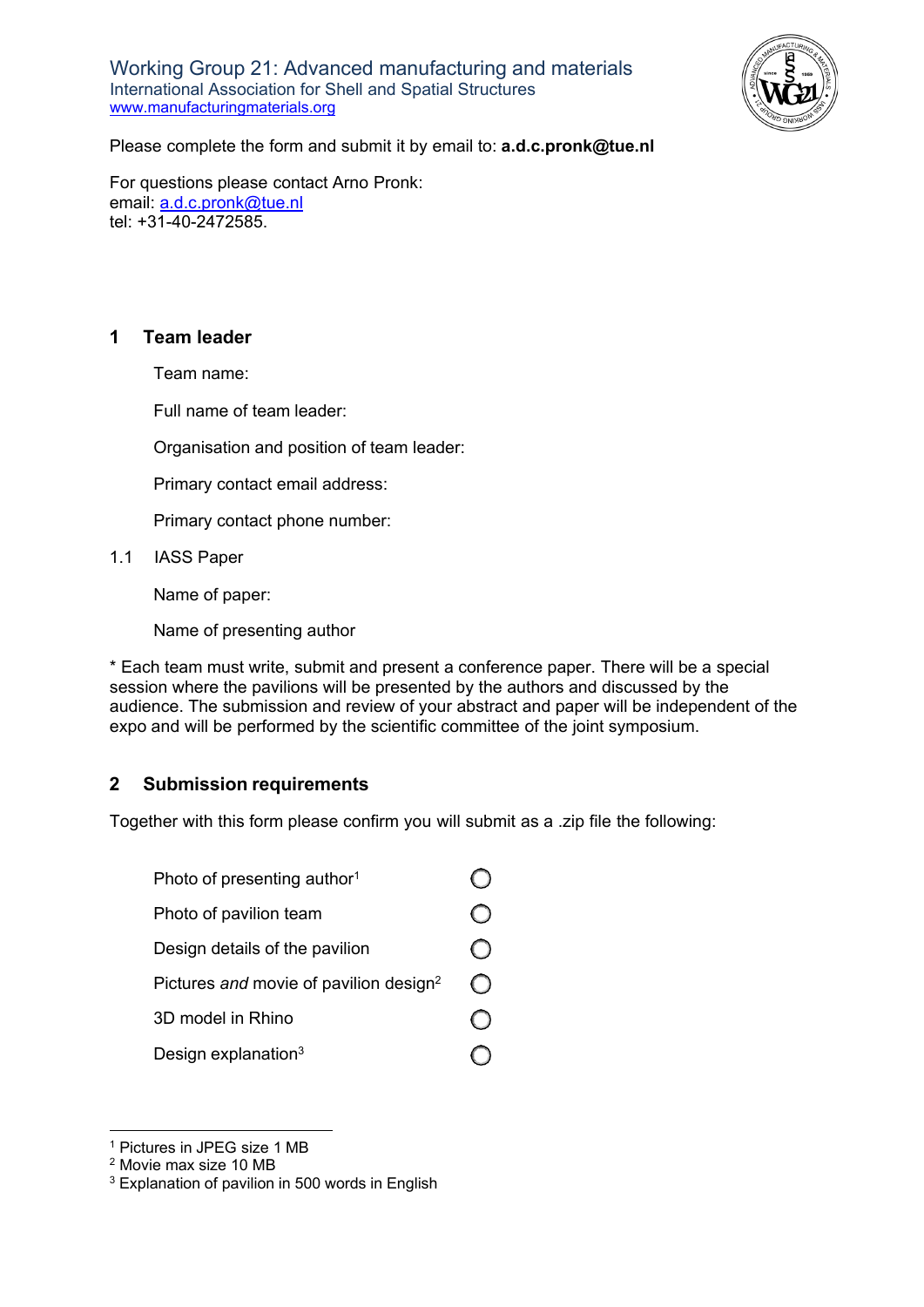Working Group 21: Advanced manufacturing and materials International Association for Shell and Spatial Structures [www.manufacturingmaterials.org](http://www.manufacturingmaterials.org/)



### **3 Pavilion details**

Weight of the pavilion (kg):

Material(s):

Combustibility class<sup>4</sup>: F

Type of pavilion: **Standing** 

Envelope dimensions:

### **4 Competition fee**

What3Words<sup>5</sup> address of your workshop:

Distance to Beijing in km<sup>6</sup>:

Fee7:

€ 0.00

### **5 Invoice details**

Purchase order or reference number<sup>8</sup>:

Name:

Address line 1:

Address line 2:

Address line 3:

Country:

State:

Post Code:

<sup>4</sup> European classification A1, A2, B, C, D, E or F

<sup>5</sup> https://what3words.com/

<sup>6</sup> Measured with Google maps or similar

 $7$  €500 – 0.025\*km

<sup>8</sup> If required